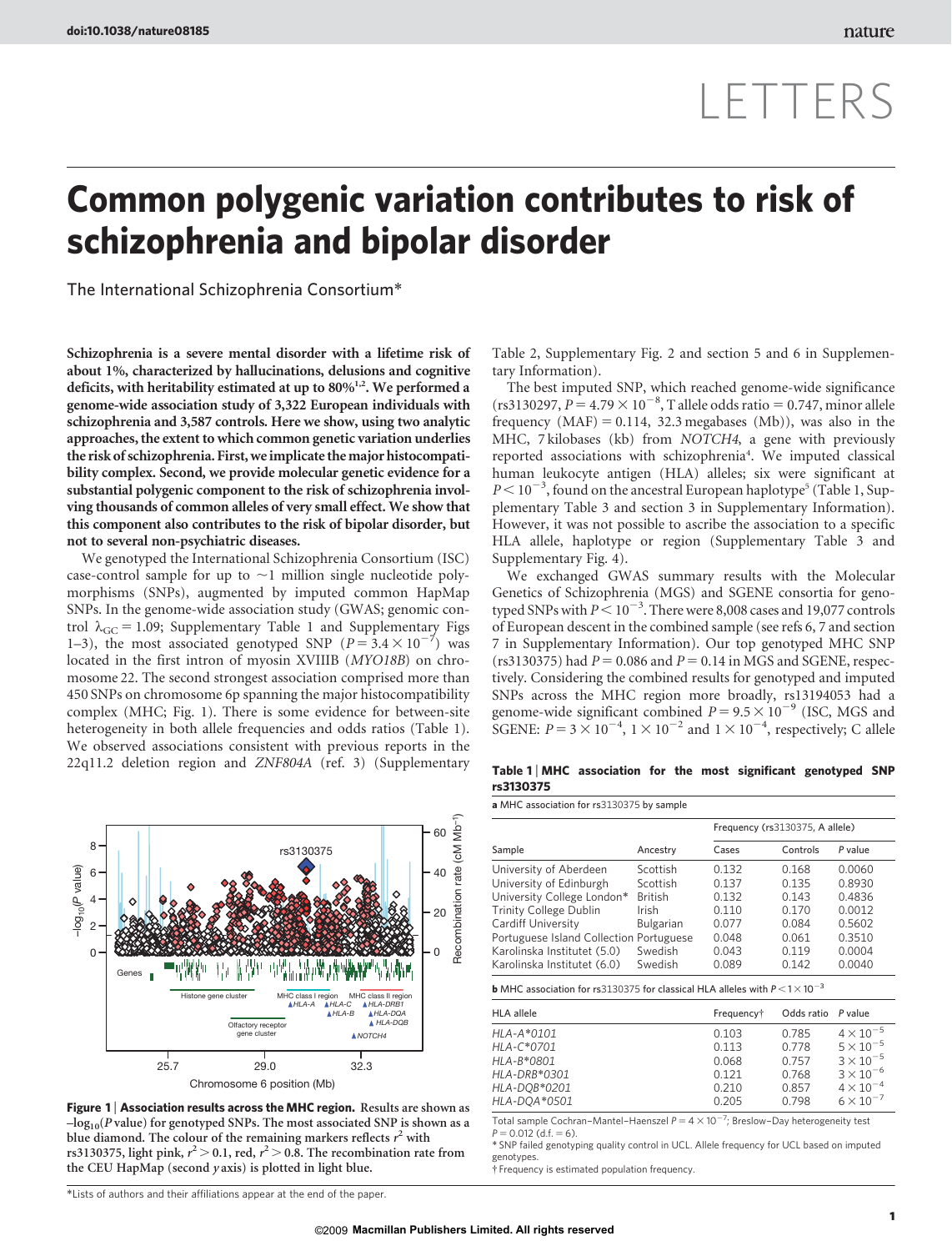odds ratio  $= 0.82$ , 0.88 and 0.78) and was in linkage disequilibrium with rs3130375 ( $r^2 = 0.35$  in HapMap). Across the region, 11 other SNPs had  $P < 10^{-7}$  at 27.1–27.3 Mb and 32.7 Mb (Supplementary Table 5).

Our second approach was to evaluate whether common variants have an important role en masse, directly testing the classic theory of polygenic inheritance<sup>8</sup>, previously hypothesized to apply to schizophrenia<sup>9</sup>. Although our GWAS analysis did not identify a large number of strongly associated loci, there could still be potentially thousands of very small individual effects that collectively account for a substantial proportion of variation in risk. We summarized variation across nominally associated loci into quantitative scores, and related the scores to disease state in independent samples<sup>10</sup>. Although variants of small effect (for example, genotypic relative risk  $(GRR) = 1.05$ ) are unlikely to achieve even nominally significant P values, increasing proportions will be detected at increasingly liberal significance thresholds ( $P_T$ ), for example,  $P_T < 0.1$  or  $P_T < 0.5$ . Using such thresholds, we defined large sets of 'score alleles' in a discovery sample, to generate aggregate risk scores for individuals in independent target samples. We use the term score, instead of risk, as we cannot differentiate the minority of true risk alleles from unassociated variants.

We performed the score analyses on a reduced set of SNPs to facilitate analysis and interpretation. After filtering on MAF, genotyping rate and linkage disequilibrium (independent of association with schizophrenia), we obtained a subset of 74,062 autosomal SNPs in approximate linkage equilibrium (Supplementary Tables 6 and 7). In each discovery sample, we selected sets of score alleles at different association test  $P<sub>T</sub>$  thresholds. For each individual in the target sample, we calculated the number of score alleles they possessed, each weighted by the log odds ratio from the discovery sample. To assess whether the aggregate scores reflect schizophrenia risk, we tested for a higher mean score in target cases compared to controls (sections 9–11 in Supplementary Information and Supplementary Table 7).

We selected males (2,176 cases, 1,642 controls) and females (1,146 cases, 1,945 controls) to form arbitrary discovery and target samples (Supplementary Table 8). Score alleles designated in the discovery sample were significantly enriched among target cases, and the effect was larger for increasingly liberal  $P<sub>T</sub>$  thresholds. The score on the basis of all SNPs with male discovery  $P_T < 0.5$  ( $n = 37,655$  SNPs) was highly correlated with schizophrenia in target females  $(P = 9 \times 10^{-19})$ , explaining ~3% of the variance (Nagelkerke's pseudo  $R^2$  from logistic regression), with higher scores in cases. The results were not driven by only a few highly associated regions (section 12 in Supplementary Information).

We eliminated several possible confounders, with emphasis on subtle population stratification (Supplementary Tables 9–15). Defining score alleles in British Isles samples and testing in target samples from Sweden, Portugal and Bulgaria, and vice versa, we observed a similar pattern of results. It is unlikely that the same substructure is overrepresented in the corresponding phenotype class when discovery and target samples are from distinct populations. The effect is also stronger for SNPs within annotated genes (Supplementary Table 16).

We used independent GWAS samples to replicate the polygenic component, to examine whether this component is shared with bipolar disorder<sup>11</sup>, and to demonstrate specificity by considering nonpsychiatric diseases. We used the entire ISC for the discovery sample, considering the five most informative  $P<sub>T</sub>$  thresholds from the intra-ISC analyses. The independent target samples were the MGS European-American (MGS-EA), the MGS African-American (MGS-AA) and the UK sample described previously by O'Donovan et  $a^{\beta}$ . The ISC-derived score was highly associated with disease in both European schizophrenia samples (Fig. 2, Supplementary Fig. 6 and Supplementary Table 17). The MGS-EA had a significantly higher mean  $P_T < 0.5$  score in cases compared to controls ( $P = 2 \times 10^{-28}$  $R^2 = 3.2\%$ ), as did the smaller O'Donovan sample ( $P = 5 \times 10^{-11}$ ,



Figure 2 <sup>|</sup> Replication of the ISC-derived polygenic component in independent schizophrenia and bipolar disorder samples. Variance explained in the target samples on the basis of scores derived in the entire ISC for five significance thresholds ( $P_T < 0.1, 0.2, 0.3, 0.4$  and 0.5, plotted left to right in each study). The y axis indicates Nagelkerke's pseudo  $R^2$ ; the number above each set of bars is the P value for the  $P_T < 0.5$  target sample analysis. CAD, coronary artery disease; CD, Crohn's disease; HT, hypertension; RA, rheumatoid arthritis; T1D, type I diabetes; T2D, type II diabetes. Numbers for cases/controls: MGS-EA 2,687/2,656; MGS-AA 1,287/ 973; O'Donovan 479/2,938; STEP-BD 955/1,498; WTCCC 1,829/2,935; CAD 1,926/2,935; CD 1,748/2,935; HT 1,952/2,935; RA 1,860/2,935; T1D 1,963/2,935; and T2D 1,924/2,935.

 $R^2 = 2.3\%$ ). Aggregate differences in allele frequencies and patterns of linkage disequilibrium between Europeans and African-Americans are expected to lead to an attenuated effect. Still, MGS-AA cases carried more of the European-derived score alleles than the MGS-AA controls ( $P = 0.008$ ;  $R^2 = 0.4\%$ ).

The ISC-derived score alleles were also associated with bipolar disorder in two independent samples. Both samples, STEP-BD<sup>12</sup> and WTCCC<sup>13</sup>, had higher mean  $P_T < 0.5$  scores in cases than in controls ( $P = 7 \times 10^{-9}$ ,  $R^2 = 1.9\%$ , and  $P = 1 \times 10^{-12}$ ,  $R^2 = 1.4\%$ , respectively) indicating a substantial, shared genetic component.

To test disease specificity, we selected all six non-psychiatric WTCCC samples (coronary artery disease, Crohn's disease, hypertension, rheumatoid arthritis, type I and type II diabetes). Controls are shared among the WTCCC case samples, including bipolar disorder. In contrast to schizophrenia and bipolar disorder, there was no association ( $P > 0.05$ ) between the ISC-derived schizophrenia scores and these non-psychiatric diseases, for any  $P<sub>T</sub>$  threshold.

We next investigated the genetic models consistent with our data. The total additive genetic variance  $(V_A)$  reflects the number of causal alleles, as well as their frequency and effect size distributions. However, the variance explained by the markers that tag these causal alleles  $(V_M)$  will be attenuated, reflecting the average extent of linkage disequilibrium between marker and causal allele. In our target samples, the variance explained by the observed score alleles  $(V<sub>S</sub>)$  will be further attenuated by sampling variation and  $P_T$  threshold, such that  $V_S \leq V_M \leq V_A$ .

We used simulation to estimate possible values for  $V_M$  and  $V_A$ , by identifying models that produced profiles of  $V<sub>S</sub>$  across  $P<sub>T</sub>$  threshold that were similar to those observed in the ISC data, as indexed by the target sample  $R^2$ . Under a variety of genetic models, we simulated discovery and target data sets of comparable sample size to the ISC. On the basis of the empirical allele frequency distribution, we simulated marker SNPs, varying the proportion that were in linkage disequilibrium with causal variants, for which we varied allele frequency (uniform, U-shaped) and effect size distributions (fixed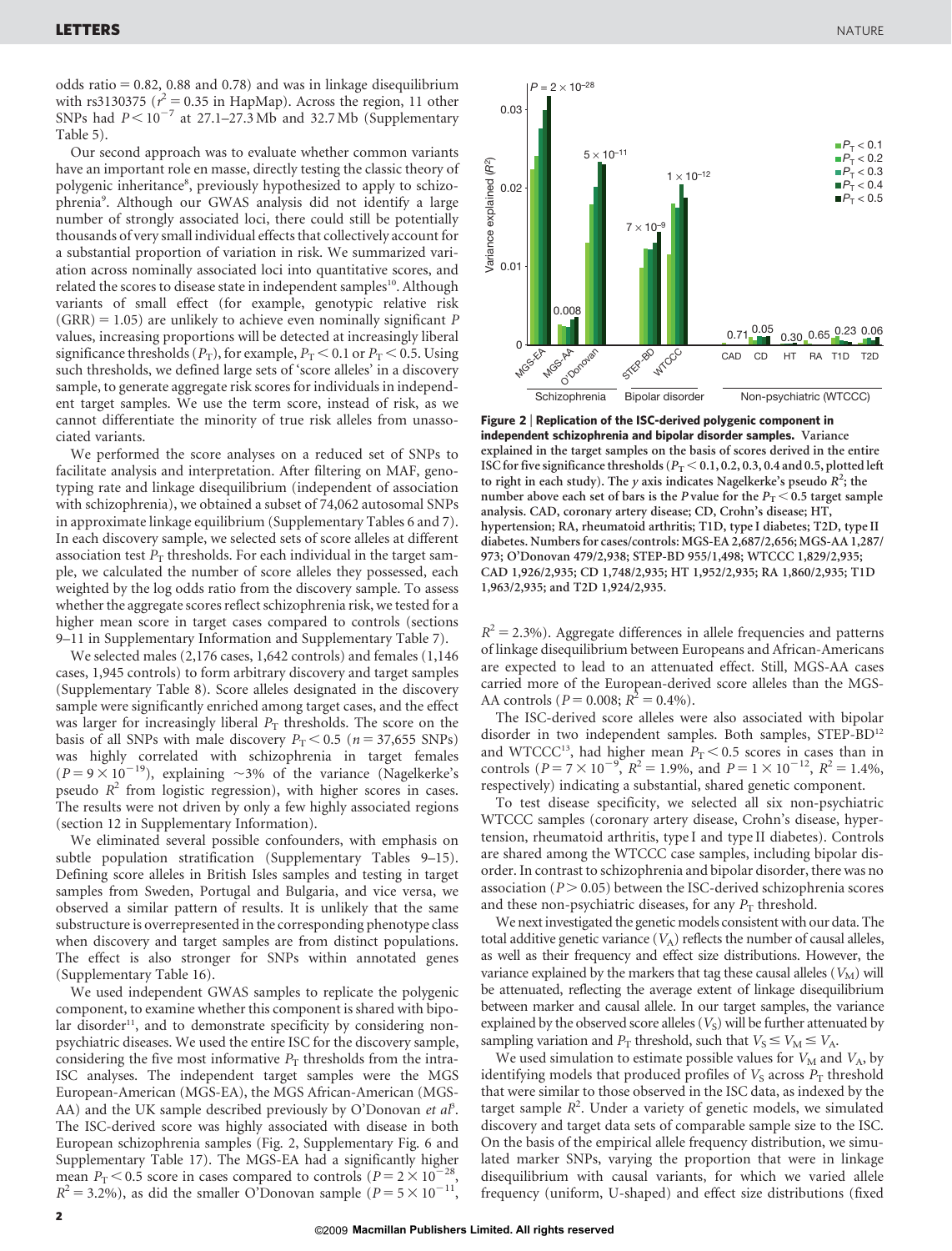GRR values, exponential GRR values, or fixed variance explained) as well as the extent of linkage disequilibrium (section 16 in Supplementary Information).

From a broad range of models, a subset produced results consistent with the ISC data (Fig. 3 and Supplementary Fig. 7). Among these, all led to similar estimates of  $V_M$  (mean 34%, range 32% to 36%). In models in which the causal alleles were imperfectly tagged  $(r^2 < 1)$ , estimates of  $V_A$  can be considerably larger. Therefore, our estimate that common polygenic variation accounts for one-third of the total variation in schizophrenia risk is a lower bound for the true value, which could be much higher. Figure 3b shows seven examples from the range of consistent models, detailed in Supplementary Table 18.

The simulated models consistent with our observed results all indicated a substantial number of common variants, whereas models that invoked only a few common variants of large effect or only rare variants were not able to account for our findings. For example, if  $V_M \approx 34\%$  arose from only 100 common causal alleles, with GRR values at the tagging marker between  $\sim$ 1.2–1.5, most would be detected at  $P_T < 0.01$ , and so the variance explained would decline, not increase, as more SNPs were added (Fig. 3c and Supplementary Table 19). It is possible that an observed GRR of  $\sim$  1.05 could represent a large effect of a weakly tagged rare variant, for example, a tenfold effect of a 1/10,000 variant in complete linkage disequilibrium ( $D' = 1$ , but low  $r^2$ ) with a genotyped SNP. However, as this would only hold for low frequency markers (MAF  $<$  ~0.1), we stratified our analysis by score allele frequency (Fig. 4a). For simulated models in which all causal variants were of low frequency  $(<0.05$ ), a stratified analysis revealed the expected, skewed distribution (Fig. 4c and section 17 in Supplementary Information), which was more pronounced for rarer causal alleles, for example, 1/1,000 (data not shown). In contrast, models in which causal alleles followed a uniform frequency distribution provided a closer fit to our data (Fig. 4b; although note some enrichment in the second quintile, of  $\sim$ 13–35% score alleles). Moreover, rare variants are likely to be population specific and if recurrent, in linkage disequilibrium with different common alleles within and between populations. As such, they could not account for the observation of disease variation that is largely shared across our different populations.

Decreased reproductive fitness in schizophrenia<sup>14</sup> suggests that risk alleles of large to moderate effect will be under negative selection and therefore very rare<sup>15,16</sup>. This is not inconsistent with our results, because



Figure 3 <sup>|</sup> Observed and simulated profiles of target sample variance **explained. a**, The observed variance explained is shown  $(R^2)$ , black line). **b**, A subset of models that produced results consistent with the observed data is shown. All yielded similar estimates of the total variance explained by the SNPs that tag the causal variants,  $V_M$ , with a mean value of 34%. The seven models (shown as percentage SNPs, mean GRR/variance explained (V) per causal allele, linkage disequilibrium, and frequency model) were:  $M_1$ : 6.25%, GRR = 1.05,  $r^2 = 1$ , empirical; M<sub>2</sub>: 25%, GRR = 1.025,  $r^2 = 1$ , empirical; M<sub>3</sub>: 12%, GRR = 1.05,  $r^2 < 1$ , uniform; M<sub>4</sub>: 32%, GRR = 1.04,  $r^2 < 1$ , U-shaped;  $M_5$ : 11%,  $V = 0.00006$ ,  $r^2 = 1$ , empirical;  $M_6$ : 25%, GRR(exponential) = 1.025,  $r^2$  < 1, uniform; M<sub>7</sub>: 100%, GRR(exponential) = 1.012,  $r^2$  < 1, uniform. c, Four inconsistent models with fewer variants of larger effect are shown.



Figure 4 <sup>|</sup> Analysis stratified by score allele frequency. a, The observed data for the ISC/MGS-EA comparison is shown. The y axis is the target sample pseudo  $R^2$ , scaled within each figure as a proportion of the maximum value observed for five significance thresholds ( $P_T < 0.1, 0.2, 0.3, 0.4$  and 0.5, plotted left to right in each quintile). b, c, Shown are results for simulated data: the common variant model, with a uniform frequency distribution for causal risk-increasing alleles (b) and a multiple rare variant model, in which the collective frequency of rare variants at a locus that all reside on the same haplotypic background with respect to the genotyped SNP was bounded at a maximum of 5% (c).

the common variants indexed by our polygenic score will not be subjected to strong selection, by virtue of their very small individual effect sizes. Our results do not exclude important contributions of rare variants for schizophrenia<sup>15</sup>, because rare variants are expected as part of the allele frequency/effect size spectrum of a polygenic model. We and others recently reported higher genome-wide rates of rare copy number variants in schizophrenia17–19. However, our results indicate that medical sequencing and studies of structural variation to identify rare, highly penetrant variants will not alone fully characterize the genetic risk factors.

In conclusion, our molecular genetic data strongly support a polygenic basis to schizophrenia that (1) involves common SNPs, (2) explains at least one-third of the total variation in liability, (3) is substantially shared with bipolar disorder, and (4) is largely not shared with several non-psychiatric diseases. We also identified variants in the MHC region that received support in two independent studies, although the population specificity and extensive linkage disequilibrium will make follow-up challenging.

A highly polygenic model suggests that genetically influenced individual differences across domains of brain development and function may form a diathesis for major psychiatric illness, perhaps as multiple growth and metabolic pathways influence human height<sup>20</sup>. Our results may also reflect heterogeneity, such that some patients have aetiologically distinct diseases. The shared genetic liability between schizophrenia and bipolar disorder, previously suggested by clinical and genetic epidemiology11,21, opens up the possibility of genetically based refinements in diagnosis. However, the scores derived here have little value for individual risk prediction, meaning that application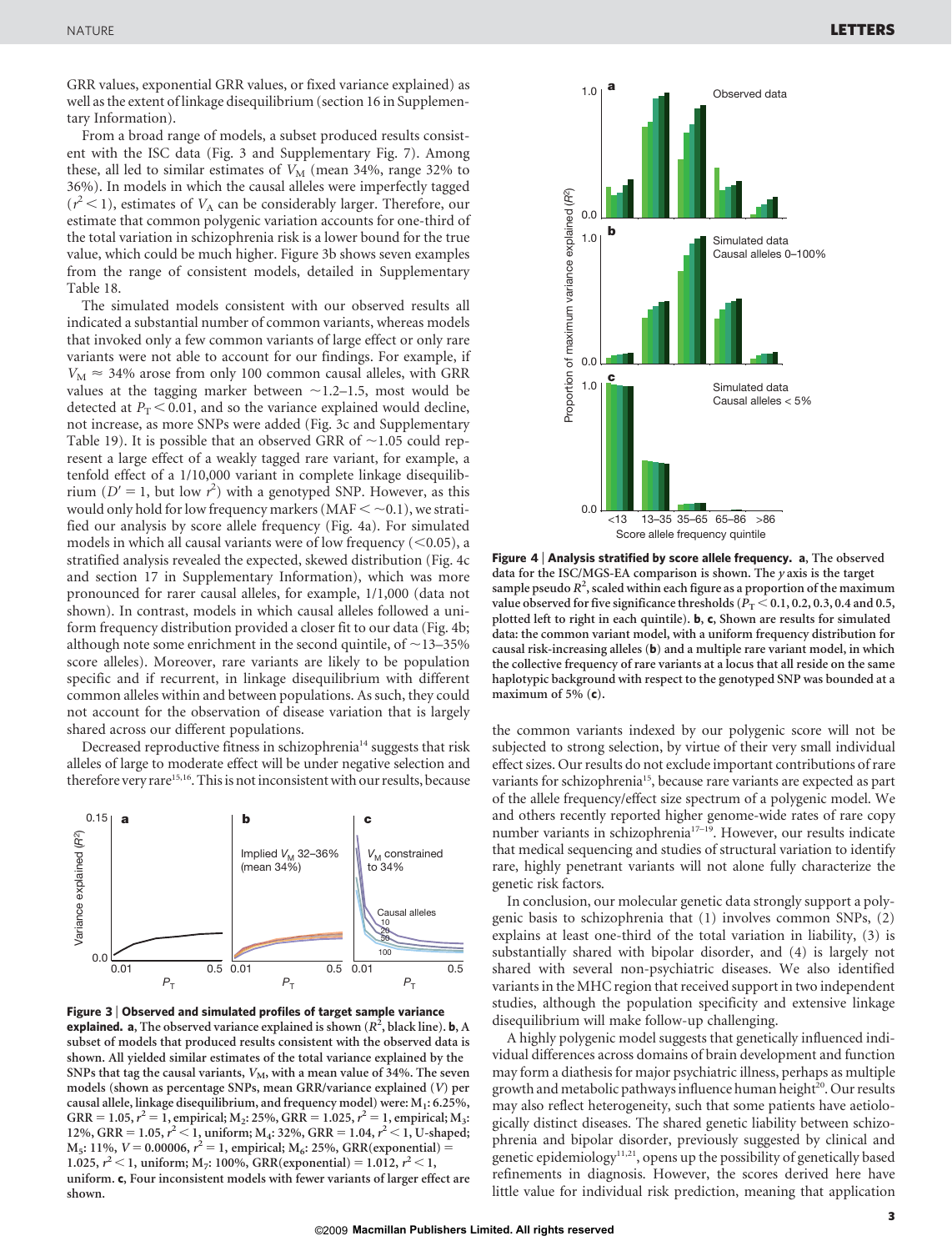to clinical genetic testing for schizophrenia would be unwarranted. In the future, measures of polygenic burden, along with known risk loci and non-genetic factors such as season of birth, life stress, obstetrical complications, viral infections and epigenetics, could open new avenues for studying gene–gene and gene–environment interactions.

Increasing the discovery sample size should substantially refine the polygenic scores derived here. The variance explained by the observed score increases from  $\sim$  3% to over 20% in extended simulations of 20,000 case/control pairs, as will soon be available by international meta-analytic efforts such as the Psychiatric GWAS Consortium22–24 (section 18 in Supplementary Information and Supplementary Fig. 8). Furthermore, analyses that focus on gene pathways, clinical features and non-additivity may increase the variance captured by the score and identify genes or biological systems that are either shared by, or unique to, schizophrenia and bipolar disorder.

We identified fewer unambiguously associated variants than studies of some non-psychiatric diseases of comparable size<sup>25</sup>. Nonetheless, for other diseases replicated variants typically account for only a modest fraction of risk. The nature of this 'missing heritability' is a general problem now faced by complex disease geneti $cists<sup>26</sup>$ . For schizophrenia, our data point to a genetic architecture that includes many common variants of small effect. The extent to which similar models characterize genetic variation within and across other complex diseases remains to be investigated.

### METHODS SUMMARY

Cases satisfied criteria for schizophrenia. Clinical characteristics and copy number variation have been described previously<sup>17</sup>. DNA was extracted from whole blood, with approval from institutional review boards. Genotypes were called using the Birdseed/Birdsuite algorithm<sup>27</sup> and analyses were performed with PLINK version 1.05 (ref. 28). Association analyses used a Cochran–Mantel– Haenszel test and logistic regression with covariates for sample site and ancestry. In the simulations, we generated data sets with pairs of unobserved variants and marker SNPs in varying degrees of within-pair linkage disequilibrium, on the basis of the effective number of independent SNPs in the ISC, and assuming Hardy–Weinberg equilibrium and linkage equilibrium between different pairs of SNPs. We considered a large grid of possible values for allele frequency and effect size distributions, also varying the proportion of non-null variants and the linkage disequilibrium between causal allele and observed marker. We retained models that produced similar profiles of target sample  $R^2$  compared to the original ISC analysis, for the same range of  $P_T$  thresholds, and calculated the indicated total genetic variance under these models, assuming additivity within and across loci. See Supplementary Information for details.

#### Received 11 February; accepted 8 June 2009. Published online 1 July 2009.

- 1. [Cardno, A. G. & Gottesman, I. I. Twin studies of schizophrenia: from bow-and](https://www.researchgate.net/publication/290112394_Twin_studies_of_schizophrenia_From_bow-and-arrow_concordances_to_Star_Wars_Mx_and_functional_genomics?el=1_x_8&enrichId=rgreq-3645cd1454aa6991301d36715ee73246-XXX&enrichSource=Y292ZXJQYWdlOzIzMjc3MjYwMjtBUzo5OTEyNTg3ODA2NzIxNEAxNDAwNjQ0ODU5NTk5)[arrow concordances to star wars Mx and functional genomics.](https://www.researchgate.net/publication/290112394_Twin_studies_of_schizophrenia_From_bow-and-arrow_concordances_to_Star_Wars_Mx_and_functional_genomics?el=1_x_8&enrichId=rgreq-3645cd1454aa6991301d36715ee73246-XXX&enrichSource=Y292ZXJQYWdlOzIzMjc3MjYwMjtBUzo5OTEyNTg3ODA2NzIxNEAxNDAwNjQ0ODU5NTk5) Am. J. Med. Genet. 97, [12–17 \(2000\).](https://www.researchgate.net/publication/290112394_Twin_studies_of_schizophrenia_From_bow-and-arrow_concordances_to_Star_Wars_Mx_and_functional_genomics?el=1_x_8&enrichId=rgreq-3645cd1454aa6991301d36715ee73246-XXX&enrichSource=Y292ZXJQYWdlOzIzMjc3MjYwMjtBUzo5OTEyNTg3ODA2NzIxNEAxNDAwNjQ0ODU5NTk5)
- 2. Sullivan, P. F., Kendler, K. S. & Neale, M. C. Schizophrenia as a complex trait: evidence [from a meta-analysis of twin studies.](https://www.researchgate.net/publication/8969701_Schizophrenia_as_a_Complex_Trait_Evidence_From_a_Meta-analysis_of_Twin_Studies?el=1_x_8&enrichId=rgreq-3645cd1454aa6991301d36715ee73246-XXX&enrichSource=Y292ZXJQYWdlOzIzMjc3MjYwMjtBUzo5OTEyNTg3ODA2NzIxNEAxNDAwNjQ0ODU5NTk5) Arch. Gen. Psychiatry 60, 1187–1192 (2003).
- 3. O'Donovan, M. C. et al. Identification of loci associated with schizophrenia by genome-wide association and follow-up. Nature Genet. 40, 1053–1055 (2008).
- 4. Wei, J. & Hemmings, G. P. The NOTCH4 [locus is associated with susceptibility to](https://www.researchgate.net/publication/12388800_The_NOTCH4_locus_is_associated_with_susceptibility_to_schizophrenia?el=1_x_8&enrichId=rgreq-3645cd1454aa6991301d36715ee73246-XXX&enrichSource=Y292ZXJQYWdlOzIzMjc3MjYwMjtBUzo5OTEyNTg3ODA2NzIxNEAxNDAwNjQ0ODU5NTk5) schizophrenia. Nature Genet. 25, 376-377 (2000).
- Horton, R. et al. [Variation analysis and gene annotation of eight MHC haplotypes:](https://www.researchgate.net/publication/5658746_Variation_analysis_and_gene_annotation_of_eight_MHC_haplotypes_The_MHC_Haplotype_Project?el=1_x_8&enrichId=rgreq-3645cd1454aa6991301d36715ee73246-XXX&enrichSource=Y292ZXJQYWdlOzIzMjc3MjYwMjtBUzo5OTEyNTg3ODA2NzIxNEAxNDAwNjQ0ODU5NTk5) [the MHC Haplotype Project.](https://www.researchgate.net/publication/5658746_Variation_analysis_and_gene_annotation_of_eight_MHC_haplotypes_The_MHC_Haplotype_Project?el=1_x_8&enrichId=rgreq-3645cd1454aa6991301d36715ee73246-XXX&enrichSource=Y292ZXJQYWdlOzIzMjc3MjYwMjtBUzo5OTEyNTg3ODA2NzIxNEAxNDAwNjQ0ODU5NTk5) Immunogenetics 60, 1-18 (2008)
- Stefansson, H. et al. [Common variants conferring risk of schizophrenia.](https://www.researchgate.net/publication/46715467_Common_variants_conferring_risk_of_schizophrenia?el=1_x_8&enrichId=rgreq-3645cd1454aa6991301d36715ee73246-XXX&enrichSource=Y292ZXJQYWdlOzIzMjc3MjYwMjtBUzo5OTEyNTg3ODA2NzIxNEAxNDAwNjQ0ODU5NTk5) Nature [doi:10.1038/nature08186 \(this issue\).](https://www.researchgate.net/publication/46715467_Common_variants_conferring_risk_of_schizophrenia?el=1_x_8&enrichId=rgreq-3645cd1454aa6991301d36715ee73246-XXX&enrichSource=Y292ZXJQYWdlOzIzMjc3MjYwMjtBUzo5OTEyNTg3ODA2NzIxNEAxNDAwNjQ0ODU5NTk5)
- 7. Douglas, J. S. et al. Common variants on chromosome 6p22.1 are associated with schizophrenia. Nature doi:10.1038/nature08192 (this issue).
- 8. Fisher, R. A. The correlation between relatives on the supposition of Mendelian inheritance. Philos. Trans. R. Soc. Edinb. 52, 399–433 (1918).
- 9. [Gottesman, I. I. & Shields, J. A polygenic theory of schizophrenia.](https://www.researchgate.net/publication/17936641_A_Polygenic_Theory_of_Schizophrenia?el=1_x_8&enrichId=rgreq-3645cd1454aa6991301d36715ee73246-XXX&enrichSource=Y292ZXJQYWdlOzIzMjc3MjYwMjtBUzo5OTEyNTg3ODA2NzIxNEAxNDAwNjQ0ODU5NTk5) Proc. Natl Acad. Sci. USA 58, 199-205 (1967).
- 10. [Wray, N. R., Goddard, M. E. & Visscher, P. M. Prediction of individual genetic risk](https://www.researchgate.net/publication/6054066_Wray_NR_Goddard_ME_Visscher_PMPrediction_of_individual_genetic_risk_to_disease_from_genome-wide_association_studies_Genome_Res_1710_1520-1528?el=1_x_8&enrichId=rgreq-3645cd1454aa6991301d36715ee73246-XXX&enrichSource=Y292ZXJQYWdlOzIzMjc3MjYwMjtBUzo5OTEyNTg3ODA2NzIxNEAxNDAwNjQ0ODU5NTk5) [to disease from genome-wide association studies.](https://www.researchgate.net/publication/6054066_Wray_NR_Goddard_ME_Visscher_PMPrediction_of_individual_genetic_risk_to_disease_from_genome-wide_association_studies_Genome_Res_1710_1520-1528?el=1_x_8&enrichId=rgreq-3645cd1454aa6991301d36715ee73246-XXX&enrichSource=Y292ZXJQYWdlOzIzMjc3MjYwMjtBUzo5OTEyNTg3ODA2NzIxNEAxNDAwNjQ0ODU5NTk5) Genome Res. 17, 1520–1528 [\(2007\).](https://www.researchgate.net/publication/6054066_Wray_NR_Goddard_ME_Visscher_PMPrediction_of_individual_genetic_risk_to_disease_from_genome-wide_association_studies_Genome_Res_1710_1520-1528?el=1_x_8&enrichId=rgreq-3645cd1454aa6991301d36715ee73246-XXX&enrichSource=Y292ZXJQYWdlOzIzMjc3MjYwMjtBUzo5OTEyNTg3ODA2NzIxNEAxNDAwNjQ0ODU5NTk5)
- 11. [Craddock, N., O'Donovan, M. C. & Owen, M. J. Genes for schizophrenia and](https://www.researchgate.net/publication/7450363_Genes_for_Schizophrenia_and_Bipolar_Disorder_Implications_for_Psychiatric_Nosology?el=1_x_8&enrichId=rgreq-3645cd1454aa6991301d36715ee73246-XXX&enrichSource=Y292ZXJQYWdlOzIzMjc3MjYwMjtBUzo5OTEyNTg3ODA2NzIxNEAxNDAwNjQ0ODU5NTk5) [bipolar disorder? Implications for psychiatric nosology.](https://www.researchgate.net/publication/7450363_Genes_for_Schizophrenia_and_Bipolar_Disorder_Implications_for_Psychiatric_Nosology?el=1_x_8&enrichId=rgreq-3645cd1454aa6991301d36715ee73246-XXX&enrichSource=Y292ZXJQYWdlOzIzMjc3MjYwMjtBUzo5OTEyNTg3ODA2NzIxNEAxNDAwNjQ0ODU5NTk5) Schizophr. Bull. 32, 9–16  $(2006)$
- Sklar, P. et al. Whole-genome association study of bipolar disorder. Mol. Psychiatry 13, 558–569 (2008).
- 13. [The Wellcome Trust Case Control Consortium. Genome-wide association study](https://www.researchgate.net/publication/232781496_The_Wellcome_Trust_Case_Control_Consortium_WTCCC_Genome-wide_association_study_of_14000_cases_of_seven_common_diseases_and_3000_shared_controls_Nature_447_661-678?el=1_x_8&enrichId=rgreq-3645cd1454aa6991301d36715ee73246-XXX&enrichSource=Y292ZXJQYWdlOzIzMjc3MjYwMjtBUzo5OTEyNTg3ODA2NzIxNEAxNDAwNjQ0ODU5NTk5) [of 14,000 cases of seven common diseases and 3,000 shared controls.](https://www.researchgate.net/publication/232781496_The_Wellcome_Trust_Case_Control_Consortium_WTCCC_Genome-wide_association_study_of_14000_cases_of_seven_common_diseases_and_3000_shared_controls_Nature_447_661-678?el=1_x_8&enrichId=rgreq-3645cd1454aa6991301d36715ee73246-XXX&enrichSource=Y292ZXJQYWdlOzIzMjc3MjYwMjtBUzo5OTEyNTg3ODA2NzIxNEAxNDAwNjQ0ODU5NTk5) Nature 447, [661–678 \(2007\).](https://www.researchgate.net/publication/232781496_The_Wellcome_Trust_Case_Control_Consortium_WTCCC_Genome-wide_association_study_of_14000_cases_of_seven_common_diseases_and_3000_shared_controls_Nature_447_661-678?el=1_x_8&enrichId=rgreq-3645cd1454aa6991301d36715ee73246-XXX&enrichSource=Y292ZXJQYWdlOzIzMjc3MjYwMjtBUzo5OTEyNTg3ODA2NzIxNEAxNDAwNjQ0ODU5NTk5)
- 14. [Svensson, A. C., Lichtenstein, P., Sandin, S. & Hultman, C. M. Fertility of first](https://www.researchgate.net/publication/6529972_Fertility_of_first-degree_relatives_of_patients_with_schizophrenia_A_three_generation_perspective?el=1_x_8&enrichId=rgreq-3645cd1454aa6991301d36715ee73246-XXX&enrichSource=Y292ZXJQYWdlOzIzMjc3MjYwMjtBUzo5OTEyNTg3ODA2NzIxNEAxNDAwNjQ0ODU5NTk5)[degree relatives of patients with schizophrenia: a three generation perspective.](https://www.researchgate.net/publication/6529972_Fertility_of_first-degree_relatives_of_patients_with_schizophrenia_A_three_generation_perspective?el=1_x_8&enrichId=rgreq-3645cd1454aa6991301d36715ee73246-XXX&enrichSource=Y292ZXJQYWdlOzIzMjc3MjYwMjtBUzo5OTEyNTg3ODA2NzIxNEAxNDAwNjQ0ODU5NTk5) Schizophr. Res. 91, [238–245 \(2007\).](https://www.researchgate.net/publication/6529972_Fertility_of_first-degree_relatives_of_patients_with_schizophrenia_A_three_generation_perspective?el=1_x_8&enrichId=rgreq-3645cd1454aa6991301d36715ee73246-XXX&enrichSource=Y292ZXJQYWdlOzIzMjc3MjYwMjtBUzo5OTEyNTg3ODA2NzIxNEAxNDAwNjQ0ODU5NTk5)
- 15. McClellan, J. M., Susser, E. & King, M. C. Schizophrenia: a common disease caused by multiple rare alleles. Br. J. Psychiatry 190, 194–199 (2007).
- 16. [Craddock, N., O'Donovan, M. C. & Owen, M. J. Phenotypic and genetic complexity](https://www.researchgate.net/publication/6476357_Phenotypic_and_genetic_complexity_of_psychosis_Invited_commentary_on_Schizophrenia_A_common_disease_caused_by_multiple_rare_alleles?el=1_x_8&enrichId=rgreq-3645cd1454aa6991301d36715ee73246-XXX&enrichSource=Y292ZXJQYWdlOzIzMjc3MjYwMjtBUzo5OTEyNTg3ODA2NzIxNEAxNDAwNjQ0ODU5NTk5) [of psychosis. Invited commentary on. Schizophrenia: a common disease caused](https://www.researchgate.net/publication/6476357_Phenotypic_and_genetic_complexity_of_psychosis_Invited_commentary_on_Schizophrenia_A_common_disease_caused_by_multiple_rare_alleles?el=1_x_8&enrichId=rgreq-3645cd1454aa6991301d36715ee73246-XXX&enrichSource=Y292ZXJQYWdlOzIzMjc3MjYwMjtBUzo5OTEyNTg3ODA2NzIxNEAxNDAwNjQ0ODU5NTk5) [by multiple rare alleles.](https://www.researchgate.net/publication/6476357_Phenotypic_and_genetic_complexity_of_psychosis_Invited_commentary_on_Schizophrenia_A_common_disease_caused_by_multiple_rare_alleles?el=1_x_8&enrichId=rgreq-3645cd1454aa6991301d36715ee73246-XXX&enrichSource=Y292ZXJQYWdlOzIzMjc3MjYwMjtBUzo5OTEyNTg3ODA2NzIxNEAxNDAwNjQ0ODU5NTk5) Br. J. Psychiatry 190, 200–203 (2007).
- 17. [International Schizophrenia Consortium. Rare chromosomal deletions and](https://www.researchgate.net/publication/23138434_Rare_chromosomal_deletions_and_duplications_increase_risk_of_schizophrenia?el=1_x_8&enrichId=rgreq-3645cd1454aa6991301d36715ee73246-XXX&enrichSource=Y292ZXJQYWdlOzIzMjc3MjYwMjtBUzo5OTEyNTg3ODA2NzIxNEAxNDAwNjQ0ODU5NTk5) [duplications increase risk of schizophrenia.](https://www.researchgate.net/publication/23138434_Rare_chromosomal_deletions_and_duplications_increase_risk_of_schizophrenia?el=1_x_8&enrichId=rgreq-3645cd1454aa6991301d36715ee73246-XXX&enrichSource=Y292ZXJQYWdlOzIzMjc3MjYwMjtBUzo5OTEyNTg3ODA2NzIxNEAxNDAwNjQ0ODU5NTk5) Nature 455, 237–241 (2008). Walsh, T. et al. Rare structural variants disrupt multiple genes in
- neurodevelopmental pathways in schizophrenia. Science 320, 539–543 (2008). 19. Xu, B. et al. Strong association of de novo copy number mutations with sporadic
- schizophrenia. Nature Genet. 40, 880–885 (2008). 20. Weedon, M. N. et al. Genome-wide association analysis identifies 20 loci that
- influence adult height. Nature Genet. 40, 575–583 (2008). 21. Lichtenstein, P. et al. Common genetic determinants of schizophrenia and bipolar
- disorder in Swedish families: a population-based study. Lancet 373, 234–239 (2009).
- 22. [Psychiatric GWAS Consortium Steering Committee. A framework for interpreting](https://www.researchgate.net/publication/232560075_The_Psychiatric_GWAS_Consortium_Steering_Committee_A_framework_for_interpreting_genome-wide_association_studies_of_psychiatric_disorders_Mol_Psychiatry_14_10-17?el=1_x_8&enrichId=rgreq-3645cd1454aa6991301d36715ee73246-XXX&enrichSource=Y292ZXJQYWdlOzIzMjc3MjYwMjtBUzo5OTEyNTg3ODA2NzIxNEAxNDAwNjQ0ODU5NTk5) [genome-wide association studies of psychiatric disorders.](https://www.researchgate.net/publication/232560075_The_Psychiatric_GWAS_Consortium_Steering_Committee_A_framework_for_interpreting_genome-wide_association_studies_of_psychiatric_disorders_Mol_Psychiatry_14_10-17?el=1_x_8&enrichId=rgreq-3645cd1454aa6991301d36715ee73246-XXX&enrichSource=Y292ZXJQYWdlOzIzMjc3MjYwMjtBUzo5OTEyNTg3ODA2NzIxNEAxNDAwNjQ0ODU5NTk5) Mol. Psychiatry 14, [10–17 \(2009\).](https://www.researchgate.net/publication/232560075_The_Psychiatric_GWAS_Consortium_Steering_Committee_A_framework_for_interpreting_genome-wide_association_studies_of_psychiatric_disorders_Mol_Psychiatry_14_10-17?el=1_x_8&enrichId=rgreq-3645cd1454aa6991301d36715ee73246-XXX&enrichSource=Y292ZXJQYWdlOzIzMjc3MjYwMjtBUzo5OTEyNTg3ODA2NzIxNEAxNDAwNjQ0ODU5NTk5)
- 23. [Psychiatric GWAS Consortium Coordinating Committee. Genomewide](https://www.researchgate.net/publication/46719401_Genomewide_association_studies_history_rationale_and_prospects_for_psychiatric_disorders?el=1_x_8&enrichId=rgreq-3645cd1454aa6991301d36715ee73246-XXX&enrichSource=Y292ZXJQYWdlOzIzMjc3MjYwMjtBUzo5OTEyNTg3ODA2NzIxNEAxNDAwNjQ0ODU5NTk5) [association studies: history, rationale and prospects for psychiatric disorders.](https://www.researchgate.net/publication/46719401_Genomewide_association_studies_history_rationale_and_prospects_for_psychiatric_disorders?el=1_x_8&enrichId=rgreq-3645cd1454aa6991301d36715ee73246-XXX&enrichSource=Y292ZXJQYWdlOzIzMjc3MjYwMjtBUzo5OTEyNTg3ODA2NzIxNEAxNDAwNjQ0ODU5NTk5) Am. J. Psychiatry 166, [540–556 \(2009\).](https://www.researchgate.net/publication/46719401_Genomewide_association_studies_history_rationale_and_prospects_for_psychiatric_disorders?el=1_x_8&enrichId=rgreq-3645cd1454aa6991301d36715ee73246-XXX&enrichSource=Y292ZXJQYWdlOzIzMjc3MjYwMjtBUzo5OTEyNTg3ODA2NzIxNEAxNDAwNjQ0ODU5NTk5)
- 24. Cross Disorder Phenotype Group of the Psychiatric GWAS Consortium. Dissecting the phenotype in genome-wide association studies of psychiatric illness. Br. J. Psychiatry doi:10.1192/bjp.bp.108.063156 (in the press).
- 25. [Manolio, T. A., Brooks, L. D. & Collins, F. S. A. HapMap harvest of insights into the](https://www.researchgate.net/publication/5400718_A_Hapmap_Harvest_of_Insights_into_the_Genetics_of_Common_Disease?el=1_x_8&enrichId=rgreq-3645cd1454aa6991301d36715ee73246-XXX&enrichSource=Y292ZXJQYWdlOzIzMjc3MjYwMjtBUzo5OTEyNTg3ODA2NzIxNEAxNDAwNjQ0ODU5NTk5) [genetics of common disease.](https://www.researchgate.net/publication/5400718_A_Hapmap_Harvest_of_Insights_into_the_Genetics_of_Common_Disease?el=1_x_8&enrichId=rgreq-3645cd1454aa6991301d36715ee73246-XXX&enrichSource=Y292ZXJQYWdlOzIzMjc3MjYwMjtBUzo5OTEyNTg3ODA2NzIxNEAxNDAwNjQ0ODU5NTk5) J. Clin. Invest. 118, 1590-1605 (2008).
- 26. [Maher, B. The case of the missing heritability.](https://www.researchgate.net/publication/31982770_The_case_of_the_missing_heritability?el=1_x_8&enrichId=rgreq-3645cd1454aa6991301d36715ee73246-XXX&enrichSource=Y292ZXJQYWdlOzIzMjc3MjYwMjtBUzo5OTEyNTg3ODA2NzIxNEAxNDAwNjQ0ODU5NTk5) Nature 456, 18–21 (2008).
- 27. Korn, J. M. et al. Integrated genotype calling and association analysis of SNPs, common copy number polymorphisms and rare CNVs. Nature Genet. 40, 1253–1260 (2008).
- 28. Purcell, S. et al. PLINK: a tool set for whole-genome association and populationbased linkage analyses. Am. J. Hum. Genet. 81, 559–575 (2007).

Supplementary Information is linked to the online version of the paper at [www.nature.com/nature](file://localhost/Users/sklar/Downloads/www.nature.com/nature).

Acknowledgements We thank the patients and families who contributed to these studies. We also thank E. Lander, N. Patterson and members of the Medical and Population Genetics group at the Broad Institute of Harvard and Massachusetts Institute of Technology for valuable discussion, and members of the Broad Biological Samples and Genetic Analysis Platforms for sample management and genotyping. We particularly thank D. Levinson and P. Gejman for allowing access to the MGS samples, and J. Shi for analytic support with the MGS samples. The group at the Stanley Center for Psychiatric Research at the Broad Institute was supported by the Stanley Medical Research Institute (E.M.S.), the Sylvan C. Herman Foundation (E.M.S.), and MH071681 (P.S.). The Cardiff University group was supported by a Medical Research Council (UK) Programme grant and the National Institutes of Mental Health (USA) (CONTE: 2 P50 MH066392-05A1). The group at the Karolinska Institutet was supported by the Swedish Council for Working Life and Social Research (FO 184/2000; 2001-2368). The Massachusetts General Hospital group was supported by the Stanley Medical Research Institute (P.S.), MH071681 and MH077139 (P.S.) and a Narsad Young Investigator Award (S.M.P.). The group at the Queensland Institute of Medical Research was supported by the Australian National Health and Medical Research Council (grants 389892, 442915, 496688 and 496674) and thanks S. Gordon for data preparation. The Trinity College Dublin group was supported by Science Foundation Ireland, the Health Research Board (Ireland), the Stanley Medical Research Institute and the Wellcome Trust; Irish controls were supplied by [J. McPartlin](https://www.researchgate.net/profile/Joe_McPartlin?el=1_x_11&enrichId=rgreq-3645cd1454aa6991301d36715ee73246-XXX&enrichSource=Y292ZXJQYWdlOzIzMjc3MjYwMjtBUzo5OTEyNTg3ODA2NzIxNEAxNDAwNjQ0ODU5NTk5) from the Trinity College Biobank. The work at the University of Aberdeen was partly funded by GlaxoSmithKline and Generation Scotland, Genetics Health Initiative. University College London clinical and control samples were collected with support from the Neuroscience Research Charitable Trust, the Camden and Islington Mental Health and Social Care Trust, East London and City Mental Heath Trust, the West Berkshire NHS Trust, the West London Mental Health Trust, Oxfordshire and Buckinghamshire Mental Health Partnership NHS Trust, South Essex Partnership NHS Foundation Trust, Gloucestershire Partnership NHS Foundation Trust, Mersey Care NHS Trust, Hampshire Partnership NHS Trust and the North East London Mental Health Trust. The collection of the University of Edinburgh cohort was supported by the Wellcome Trust Clinical Research Facility (Edinburgh) and grants from The Wellcome Trust, London and the Chief Scientist Office of the Scottish Government. The group at the University of North Carolina, Chapel Hill, was supported by MH074027, MH077139 and MH080403, the Sylvan C. Herman Foundation (P.F.S.) and the Stanley Medical Research Institute (P.F.S.). The group at the University of Southern California thanks the patients and their families for their collaboration, and acknowledges the support of the National Institutes of Mental Health and the Department of Veterans Affairs.